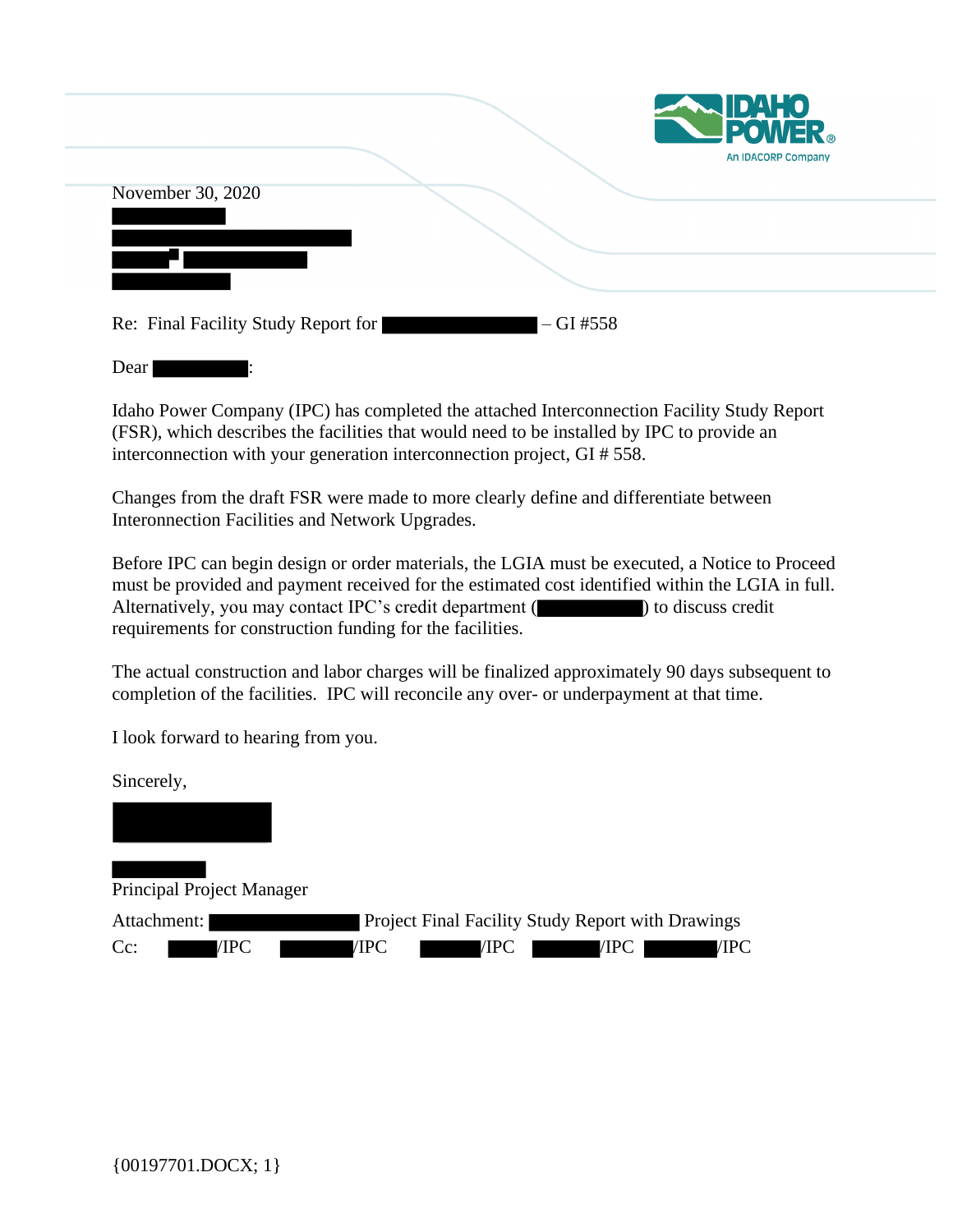

# **Generator Interconnection Facility Study Report**

for the

**Project #558**

for

in

**Jerome County, Idaho**

**11/30/2020**

{00197701.DOCX; 1}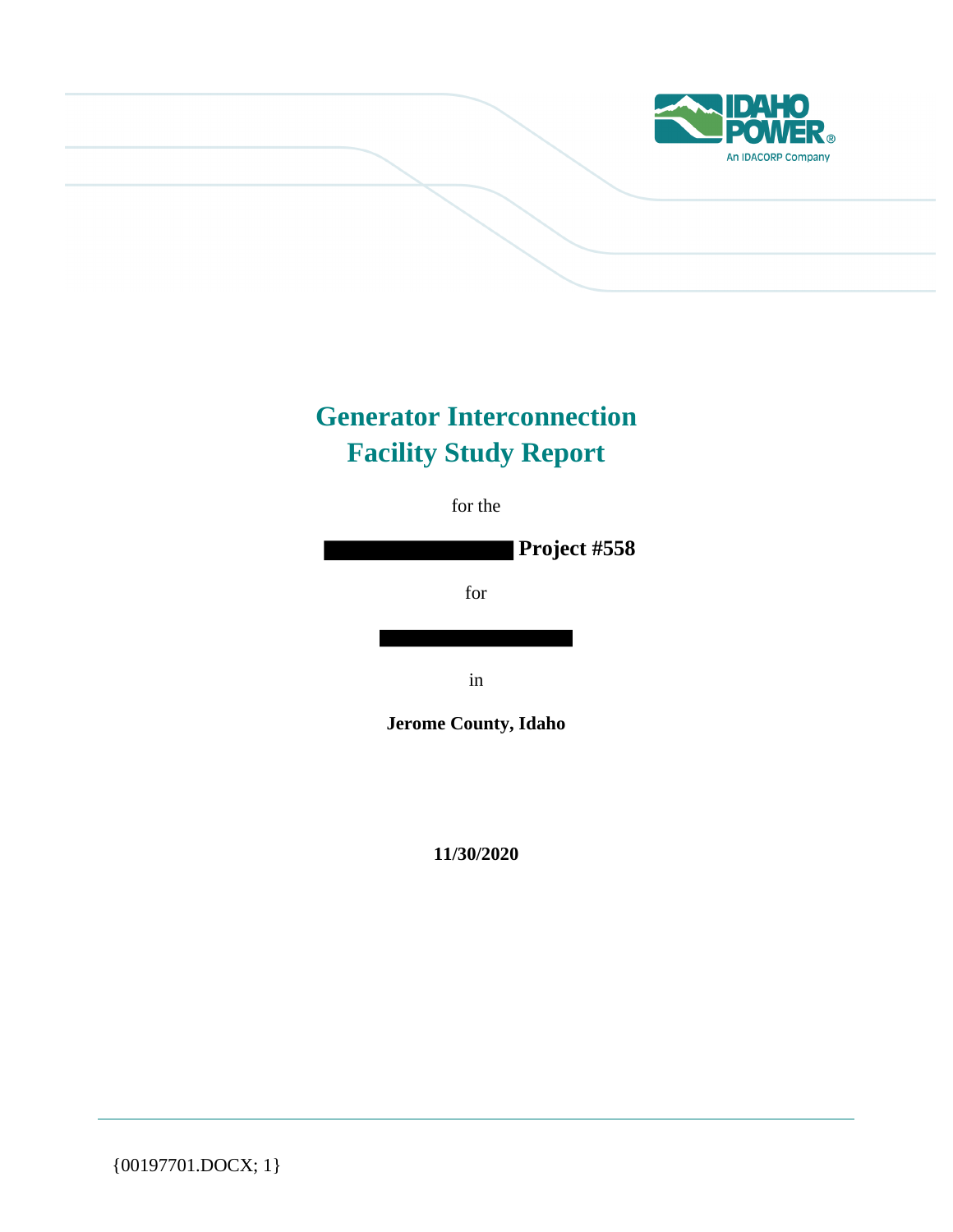# **FACILITY STUDY REPORT (FSR)**

# **Project GI #558 11/30/2020**

## **1. General Facility Description**

(Interconnection Customer) has stated that the proposed project will consist of a 120 MW photovoltaic project in Jerome County, Idaho and connect to the 138kV system on Idaho Power Company (IPC)'s transmission line. The total project output as studied is 120 MW. All capitalized terms in this report, if not defined herein, are defined in IPC's Open Access Transmission Tariff (OATT).

Contact Information for Interconnection Customer is as follows:



A Large Generator Interconnection Agreement (the "LGIA") under IPC's Open Access Transmission Tariff (OATT) between Interconnection Customer and IPC (Transmission Provider) for the Project, specifically Generator Interconnection Project # 558 ("Project"), will be prepared for this project. The LGIA will be a definitive agreement that contains terms and conditions that supersedes this FSR.

### **1.1 Point of Interconnection**

The Point of Interconnection ("POI") for the Project will electrically be the node on the bus between , and and physically where the north/south bus of IPC's Interconnection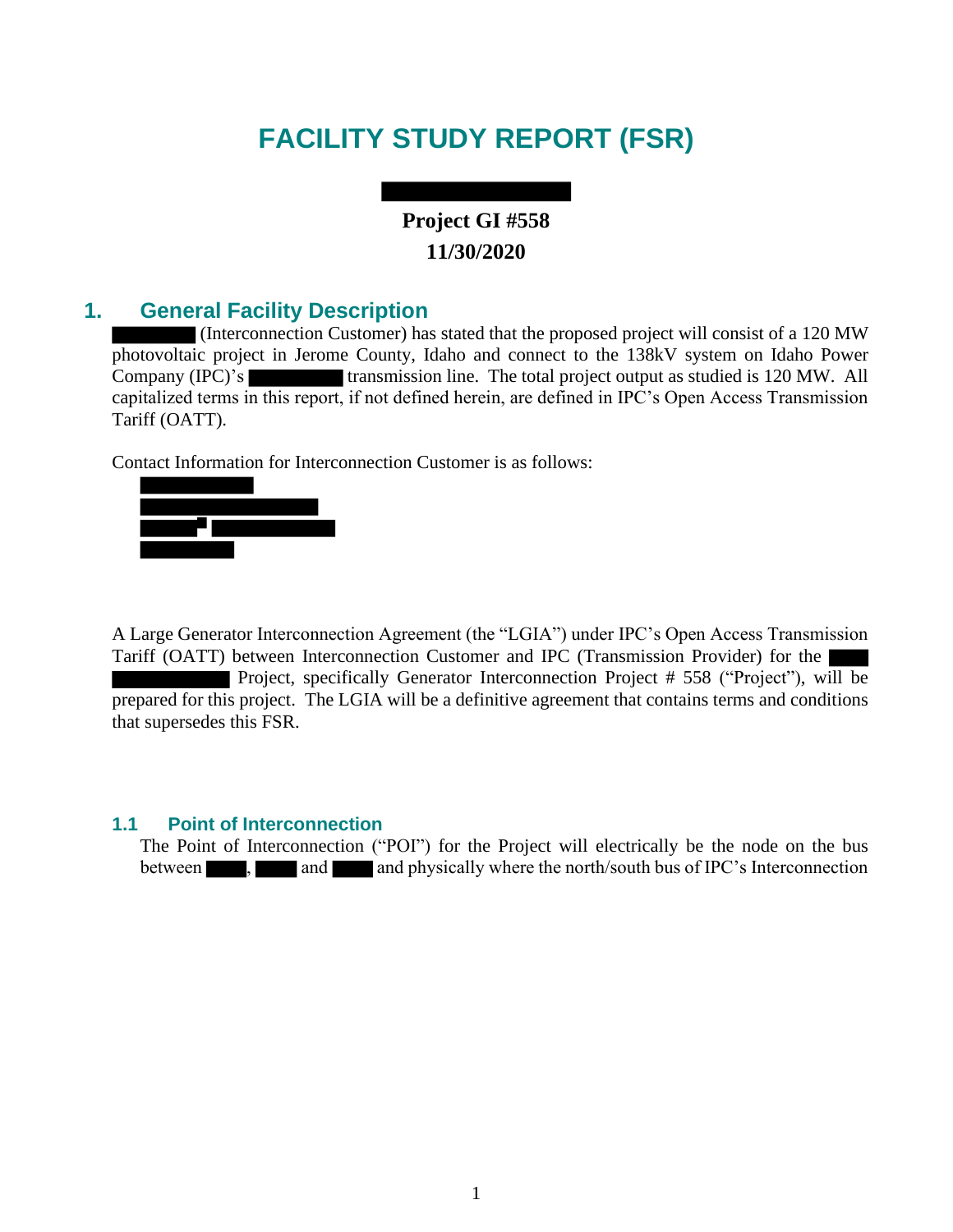Facilities, as described in Section 1.5, will connect to the east/west bus near Drawingsidentifying the POI are attached as Exhibits 1 and 2.

### **1.2 Point of Change of Ownership**

The Point of Change of Ownership for the Project will be on the dead-end structure of IPC's Interconnection Facilities on the Interconnection Customer's side of air break switch  $\blacksquare$ , as shown in Exhibit 1.

### **1.3 Interconnection Customer's Facilities**

### *1.3.1 Interconnection Customer's Interconnection Facilities*

The Interconnection Customer's Interconnection Facilities are located adjacent to IPC's Interconnection Facilities. The Interconnection Customer will install, at its expense, air break switches, transformers (including a main step-up transformer), breakers, CTs, appropriate grounding measures, and associated auxiliary equipment. The step-up transformer will be a 145 MVA, 3 phase, 138/34.5/13.8kV unit (Z=8% on 87 MVA base) with a grounded-wye to groundedwye configuration. Interconnection Customer will build facilities to the Point of Change of Ownership.

### *1.3.2 Interconnection Customer's Generating Facilities*

The Interconnection Customer's photovoltaic system will be constructed as follows:

- a. The inverter system will comprise of thirty-one inverters, with each inverter having a nameplate rating of 3981 kW.
- b. A plant controller will be used to control the inverter system and to implement smart inverter functionality for operating the project within a voltage range and power factor specified by IPC at the point of interconnection.

The above referenced inverters, or equivalent inverters that have the same specifications and functionality as stated above must be utilized. If a different inverter is utilized that has different specifications and functionality than that which was studied then additional study and/or equipment may be necessary.

### **1.4 Other Facilities Provided by Interconnection Customer**

### *1.4.1 Telecommunications*

In addition to communication circuits that may be needed by the Interconnection Customer, the Interconnection Customer shall provide the following communication circuits for IPC's use. **It is the Interconnection Customer's responsibility to provide the following communication circuits for IPC's use. These circuits can be long-lead items and typically require coordination with third party telecommunications providers. The project's in-service date cannot be granted prior to complete circuit acceptance and testing as referenced below.** 

a. One POTS (Plain Old Telephone Service meeting the technical requirements of TR-NWT-000335:1993; NCI code 02LS2-2wire, loop start, 600 ohm) dial-up circuit for voice communication at the interconnection site. If the circuit becomes unreliable, Interconnection Customer will be responsible for the circuit repair.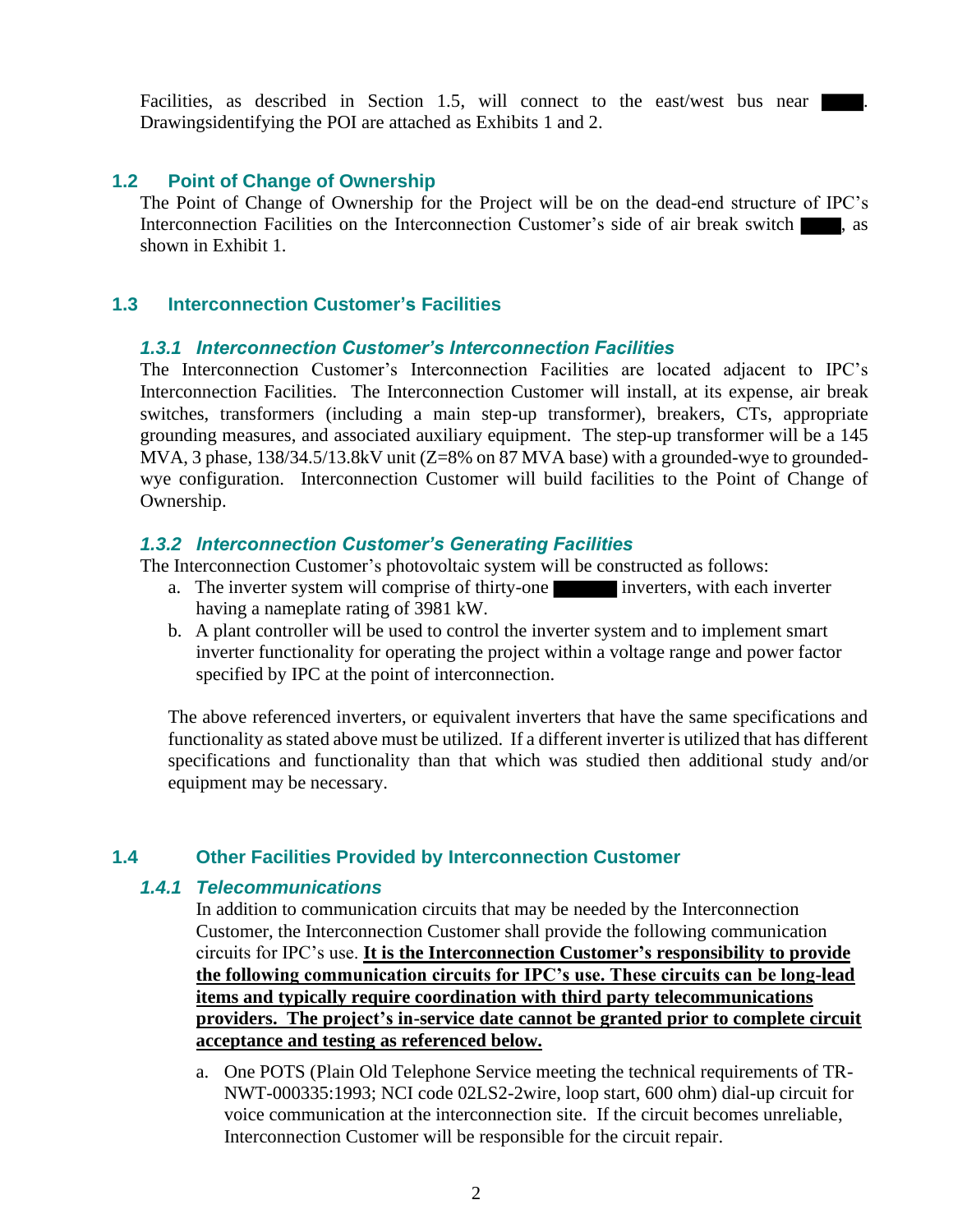b. One DS1 (High Capacity Digital Service meeting the technical requirements of GR-54-CORE:1995 and TR-NWT-000341:1993; NCI code 04DU9.1SN) high capacity serial circuit (ESF, B8ZS, Conventional Interface) between the generation interconnection site demarcation and

), for multiplexed use by SCADA, data for up to three Revenue Meters, SCADA RTU Management, Protective Relay Management, and Phasor Measurement Unit (PMU) as required. If the minimum data rate is or becomes unattainable or unreliable, Interconnection Customer will be responsible for the circuit repair or replacement.

The Interconnection Customer shall provide all the required communications circuits between the Interconnection site and IPC's operations points (i.e. IPC FEP location, etc.) as specified by IPC.

RELIABILITY AND DATA SECURITY: The communication circuits shall be DC powered at the terminus locations and within any telecommunications provider's network, such that they will continue operation during a power outage for a minimum of 4 hours, and meet the specified reliability and bandwidth requirements. At transmission connected generation interconnect sites, IPC can extend its station battery to a circuit marshalling location in a shared access portion of the station yard if needed for Interconnection Customer telecommunications equipment used only to deliver IPC required circuits, but the Interconnection Customer is responsible for any required AC local service required by their equipment at their station or in the shared access portion of the station yard. The Interconnection Customer may choose to coordinate with a third-party communications provider to provide the communications circuits and pay the provider's associated one-time setup and periodic charges, deliver the circuits using their own infrastructure, or a combination thereof. Regardless of circuit transport implementation, in all cases the SCADA circuit must be transported using solely Layer 2 protocols (e.g. serial point-to-point data communication, no routable Layer 3 transport, such as Internet Protocol).

CIRCUIT ACCEPTANCE AND TESTING: The communication circuits shall be terminated in an approved demarcation box with the cable pairs punched down on a telecom block and labeled accordingly at a location approved by IPC. The communication circuits will need to be installed and tested by the Interconnection Customer prior to IPC acceptance testing, and operational prior to the Interconnection Customer being allowed to generate power into IPC's system. A Quasi Random Signal Source (QRSS) test pattern will be used for testing between the DS1 circuit demarcations points, and require 15 consecutive minutes with zero errored seconds and zero severelyerrored seconds to pass; a subsequent 15 consecutive minutes (30 minutes total) with three or less total errored seconds and zero severely-errored seconds to pass if previous test failed; a subsequent 15 consecutive minutes (45 minutes total) with nine or less total errored seconds and two or less severely-errored seconds to pass if previous test failed. In addition an "all 1s" stress test with zero errored seconds over a five minute interval to pass, an "all 0s" stress test with zero errored seconds over a thirty second interval to pass, and a "1 in 8" stress test with zero errored seconds over a five minute interval to pass will also be performed. (Reference ANSI T1.510:1999) In either case, circuits with demonstrated reliability issues during commissioning will be required to demonstrate 24 hours of reliable service by the Interconnection Customer prior to final acceptance testing by IPC. Note that installation by a third-party communications provider may take several months and these services should be ordered well in advance to avoid delaying the project.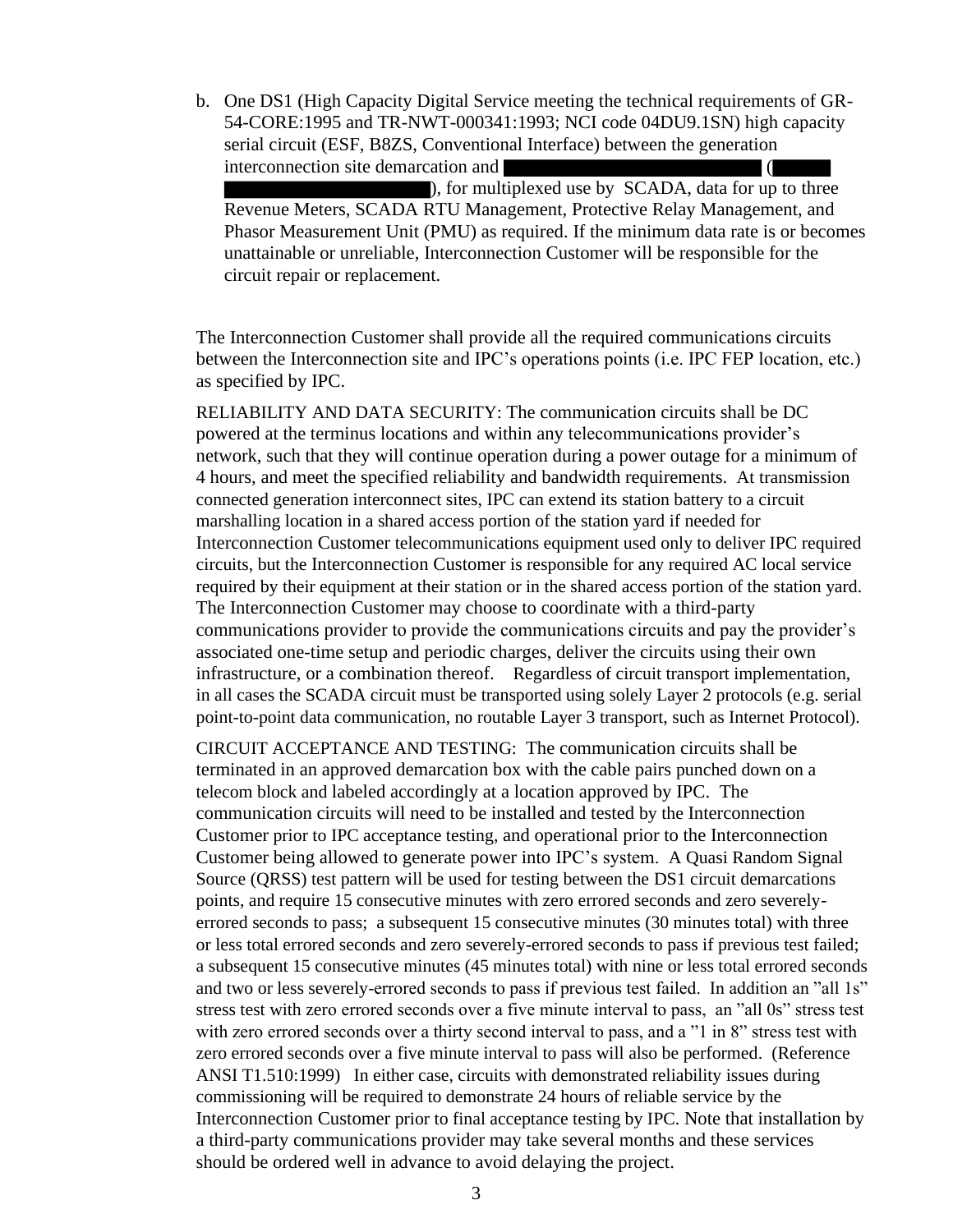The Interconnection Customer or their third-party communications provider may need to install communications equipment (i.e. batteries, multiplexers, etc.) near each terminus of the required communications circuits. If this equipment is required, the Interconnection Customer shall be responsible to install this equipment in locations that are not owned or operated by IPC. If high voltage protection is required by the communications provider for the incoming copper cable, the high voltage protection assembly shall be engineered, supplied, and maintained by the Interconnection Customer.

#### OPERATIONAL RESPONSE:

Interconnection Customer's failure to maintain and/or restore and repair intermittent or non-operational telecommunications circuits may result in disconnection of Interconnection Customer's generation facility/facilities until the circuits successfully complete Idaho Power's end-to-end testing.

The Interconnection Customer is responsible for repairing any circuits and contacting any third-party telecom provider as needed. [Note: IPC cannot contact third party telecom providers on behalf of the Interconnection Customer for circuit outages.] A third-party telecom provider is expected to have the ability to perform some level of remote circuit testing. If the Interconnection Customer's third-party telecom provider needs access to IPC facilities, they will contact IPC per contacts in LGIA.

The leased services required by IPC are to be kept separate from any communication services required by the Interconnection Customer. This includes the location where services are handed off from the telecom provider to IPC, also known as the TELCO demarcation. Under no circumstances will any service delivered to IPC's TELCO demarcation be extended beyond the IPC yard ground grid. If the Interconnection Customer requires their own leased services, they must be provided through a separate TELCO demarcation, as noted below.



### *1.4.2 Ground Fault Equipment*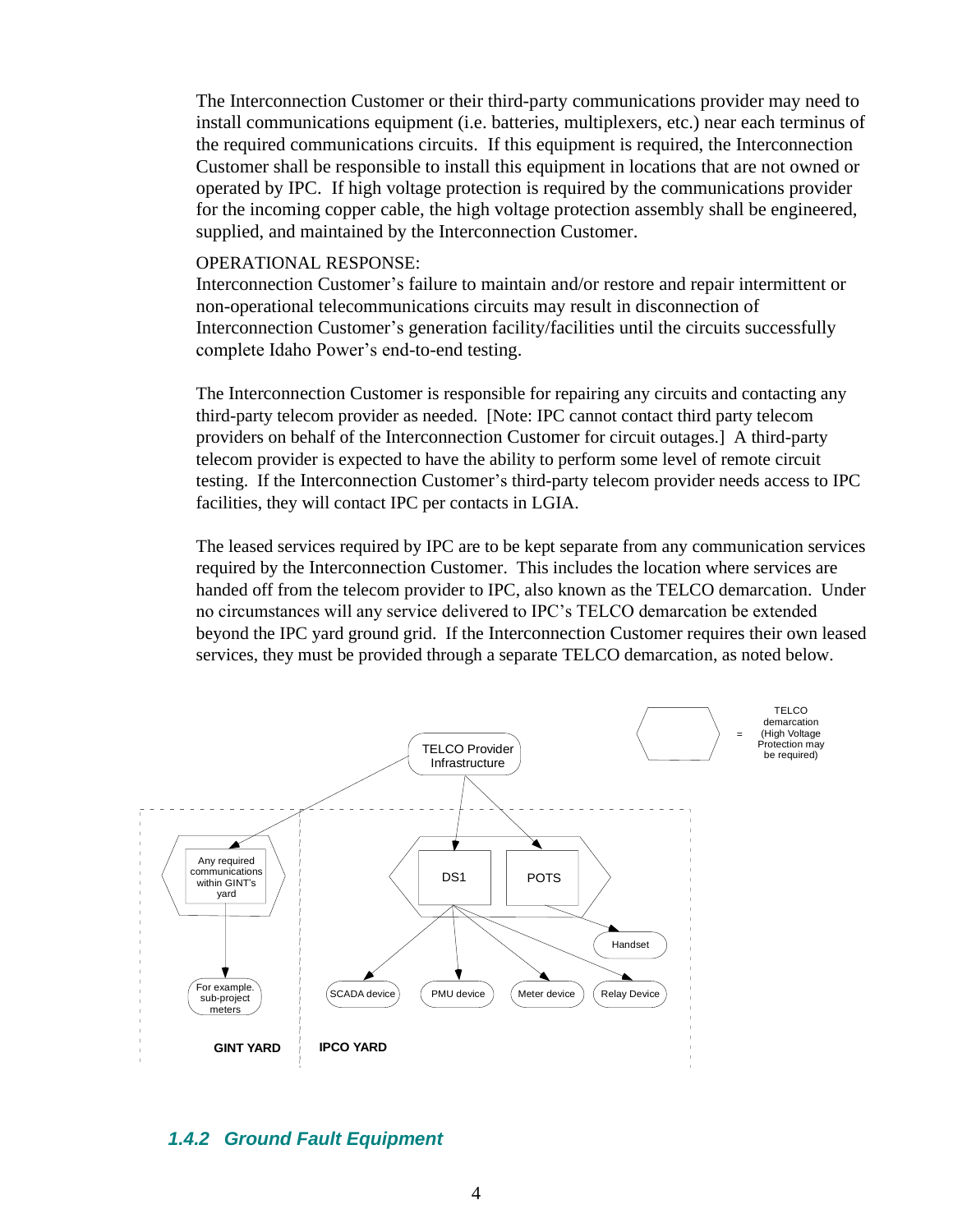The Interconnection Customer will install transformer configurations that will provide a ground source to the transmission system.

#### *1.4.3 Generator Output Limit Control*

The Interconnection Customer will install equipment to receive signals from IPC Grid Operations for Generation Output Limit Control ("GOLC") - see Section 3 Operating Requirements and Appendix A. IPC's recommended method of communication for GOLC is via fiber between IPC's Interconnection Facility and the Project.

#### *1.4.4 Local Service*

The Interconnection Customer is responsible to arrange for local service to their site, as necessary.

#### *1.4.5 Property*

The Interconnection Customer will acquire property for IPC's interconnection station yard and provide a year-round access. IPC's interconnection station will be owned and maintained by IPC. The Interconnection Customer, at its expense, will provide to IPC documents and services as identified below relating to IPC's land rights required for its interconnection facilities:

Land transaction documents ("Land Transaction Documents") in a form approved by IPC that may include, but are not limited to, the following:

- Right of Entry Agreement;
- Interconnection Facility fee ownership parcel ("Fee Ownership Parcel") conveyance pursuant to a Warranty Deed;
- For Fee Ownership Parcels, a Purchase and Sale Agreement;
- Access Easement;
- Easements for distribution service lines, major distribution power lines, and transmission power lines and related ancillary facilities as determined necessary by IPC at IPC's sole discretion, to support the interconnection facility and Interconnection Customer's development;
- Completed Applications with respective fees for Release of Easements and/or Crossing Agreements that may be required for the Project;
- Crossing Agreements; and
- Any other Project specific documents deemed necessary by IPC.

#### *See Appendix C for complete list of land document requirements.*

Interconnection Customer is advised that IPC review and approval of the Land Transaction Documents may require six (6) to nine (9) months. Interconnection Customer is advised to provide all required Land Transaction Documents at earliest possible time. Upon IPC approval of all Land Transaction Documents, IPC will supply to the Interconnection Customer final form documents for signature by the land owner of record. The Interconnection Customershall return original signed and recorded Land Transaction Documents to IPC. All recording and mailing fees shall be paid by Interconnection Customer. IPC shall provide to Interconnection Customer electronic copies of all fully executed and recorded Land Transaction documents.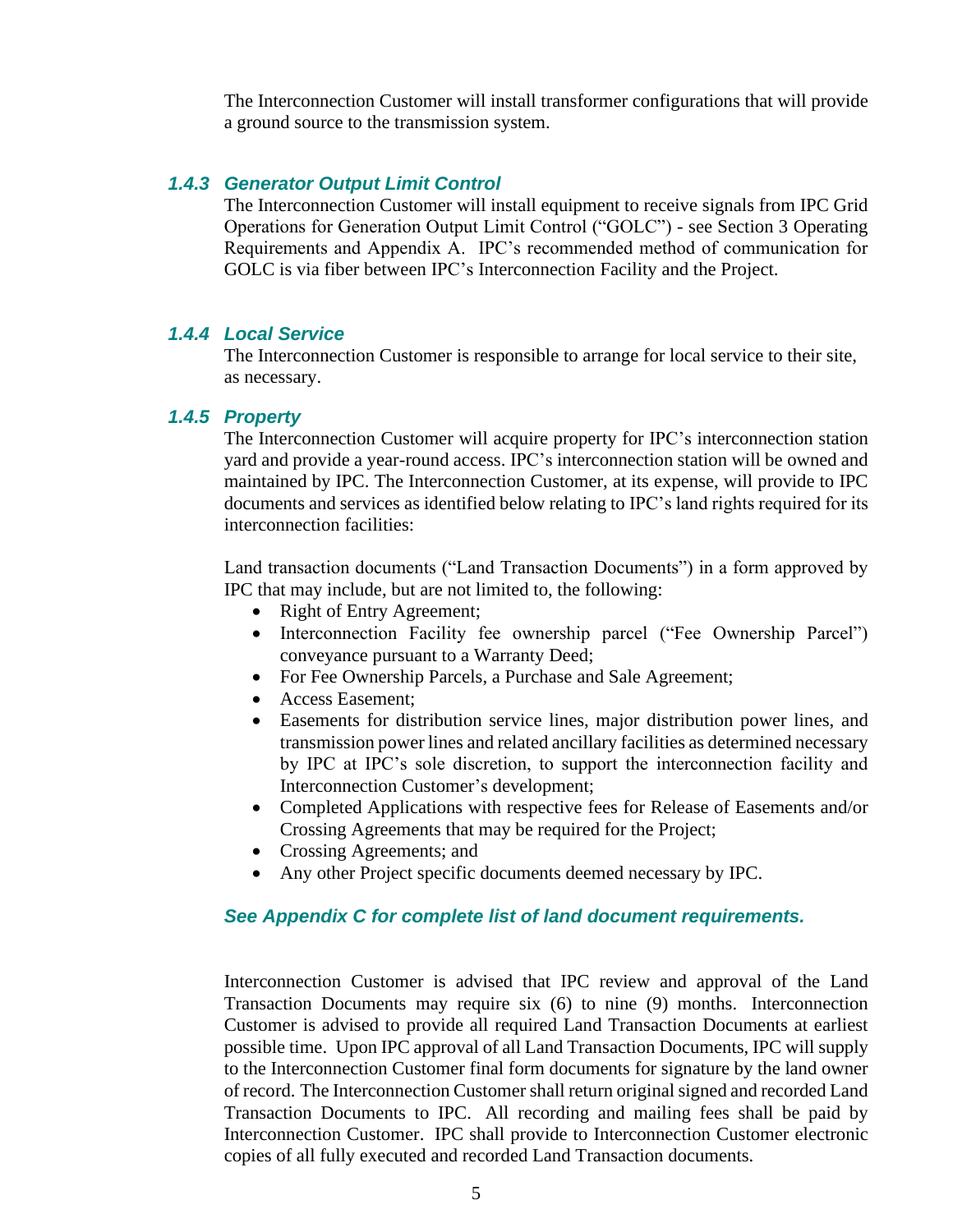#### *1.4.6 Site Work*

The Interconnection Customer will provide access, land clearing and grading for IPC's Interconnection Facilities.

### *1.4.7 Monitoring Information*

If the Interconnection Customer requires the ability to monitor information related to the IPC breaker/relay (i.e. Mirrored Bits) in the interconnection station, they are required to supply their own communications circuit to the interface area of the interconnection yard. The fiber communication circuit used for GOLC is acceptable.

A separately fenced and lockable corner of the interconnection station yard will be available for interface equipment and facilities.

#### *1.4.8 Meteorological Data*

In order to integrate the solar energy into the IPC system and operate IPC's solar forecasting tool, the Interconnection Customer must provide solar irradiation and weather data from the Facility's physical location to IPC via real time telemetry in a form acceptable to IPC. The associated cost for obtaining this data is the Interconnection Customer's responsibility.

The data must be provided at 10 second intervals and consist of:

- 1. Global Horizontal Irradiance
- 2. Plane of Array Irradiance
- 3. Ambient Temperature
- 4. Wind Speed and Wind Direction
- 5. Relative Humidity

The installed instruments must equal or exceed the specifications of the following instruments:

*Temperature and Relative Humidity*: R.M Young Relative Humidity and Temperature Probe Sensors Model 41382

*Wind*: R.M Young Wind Monitor Model 05103

*Pryanometer:* Apogee Instruments Model SP-230

#### *1.4.9 Generator Technical Information & Drawings*

Interconnection Customer shall provide draft design prints during FSR development containing technical information, like impedances, and equipment brand and models. After construction, the Interconnection Customer shall submit to IPC all the as-built information, including prints with the latest approved technical information and commissioning test results.

#### **1.5 Transmission Provider's Interconnection Facilities**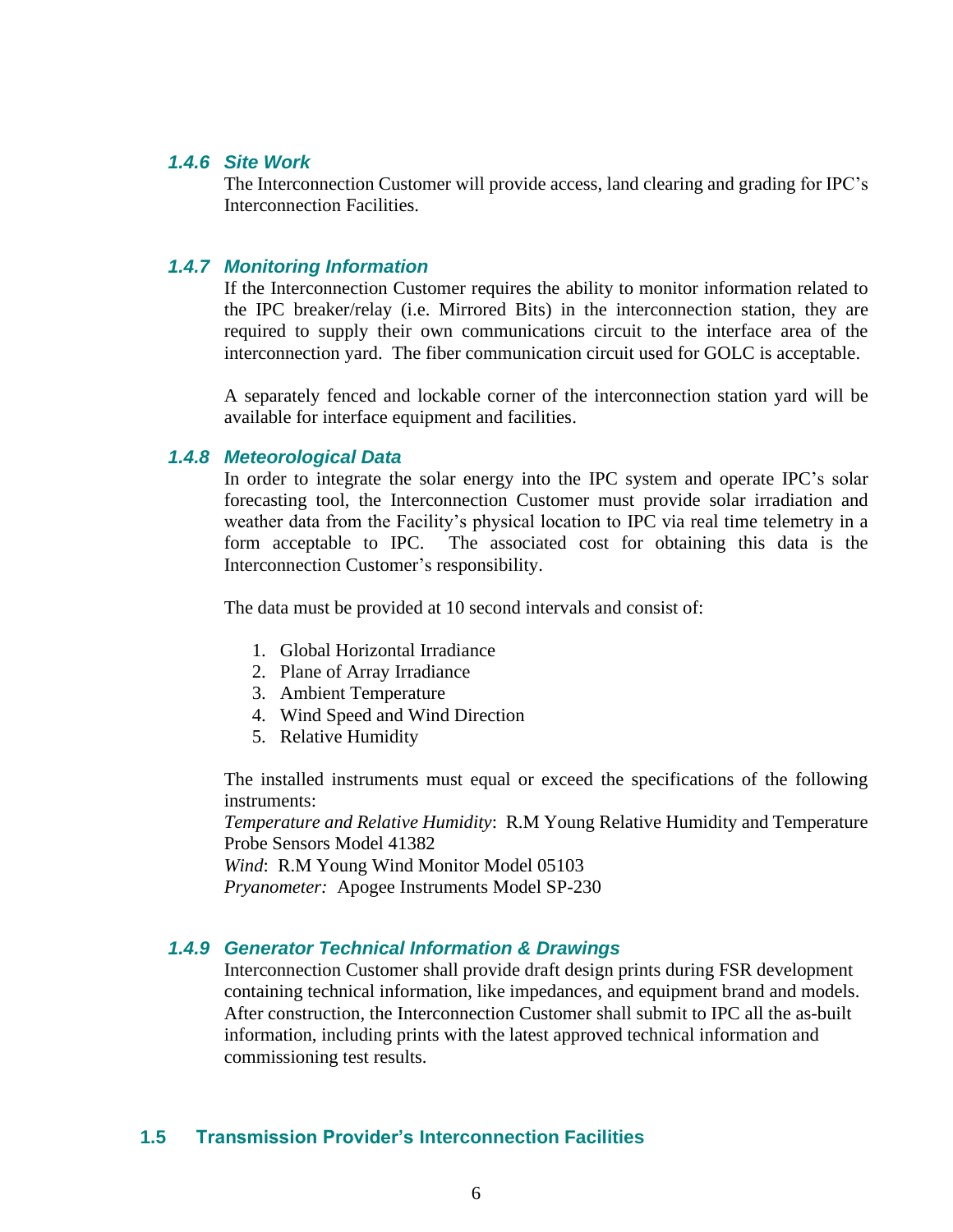Transmission Provider's Interconnection Facilities are referred to hereafter as "IPC's Interconnection Facilities." IPC's Interconnection Facilities are in IPC's Southern region in Township , Range , Section and about miles south of IPC's IPC's Interconnection Facilities will be installed by IPC.

IPC's Interconnection Facilities will include a dead-end structure, a 138kV circuit breaker, 2 138kV air break switches, CTs, a PT, a revenue meter, associated protection/control equipment and required foundations, structures, bus, grounding, conduit and conductor for such equipment. IPC's Interconnection Facilities will be located in IPC's interconnection station yard up to the Point of Change of Ownership. IPC's Interconnection Facilities will include a separately fenced and lockable corner of IPC's interconnection station yard for interface equipment and facilities.

To meet North American Electric Reliability Corporation's (NERC's) MOD-11 and 13- WECC-CRT-1, R1.2 requirements, IPC will install equipment to collect and transmit Phasor Measurement Unit (PMU) data to IPC. Interconnection Customer will provide the communications circuits required for this data (as described in section 1.4.1). The data can be made available to the Interconnection Customer on request.

The minimum acceptable PMU message rate is 30 samples per second. The minimum set of PMU measurement channels recorded at the POI is shown below. Additional or substitute channels may be required on a per case basis depending on the interconnection configuration and facility design details.

- Frequency
- Frequency Delta  $(dF/dt)$
- A-B-C Phase Voltage Magnitude
- A-B-C Phase Voltage Angle
- Positive Sequence Voltage Magnitude
- Positive Sequence Voltage Angle
- A-B-C Phase Current Magnitude
- A-B-C Phase Current Angle
- Positive Sequence Current Magnitude
- Positive Sequence Current Angle

# **2. Estimated Milestones**

These milestones will begin, and the construction schedule referenced below will only be valid, upon receipt of funding from Interconnection Customer or its authorized third party no later than the date set forth below for such payment. IPC will not commit any resources toward project construction that have not been funded by Interconnection Customer. Additionally, failure by Interconnection Customer to make the required payments as set forth in this Study by the date(s) specified below may result in the loss of milestone dates and construction schedules set forth below. In the event that the Interconnection Customer is unable to meet dates as outlined below, Interconnection Customer may request an extension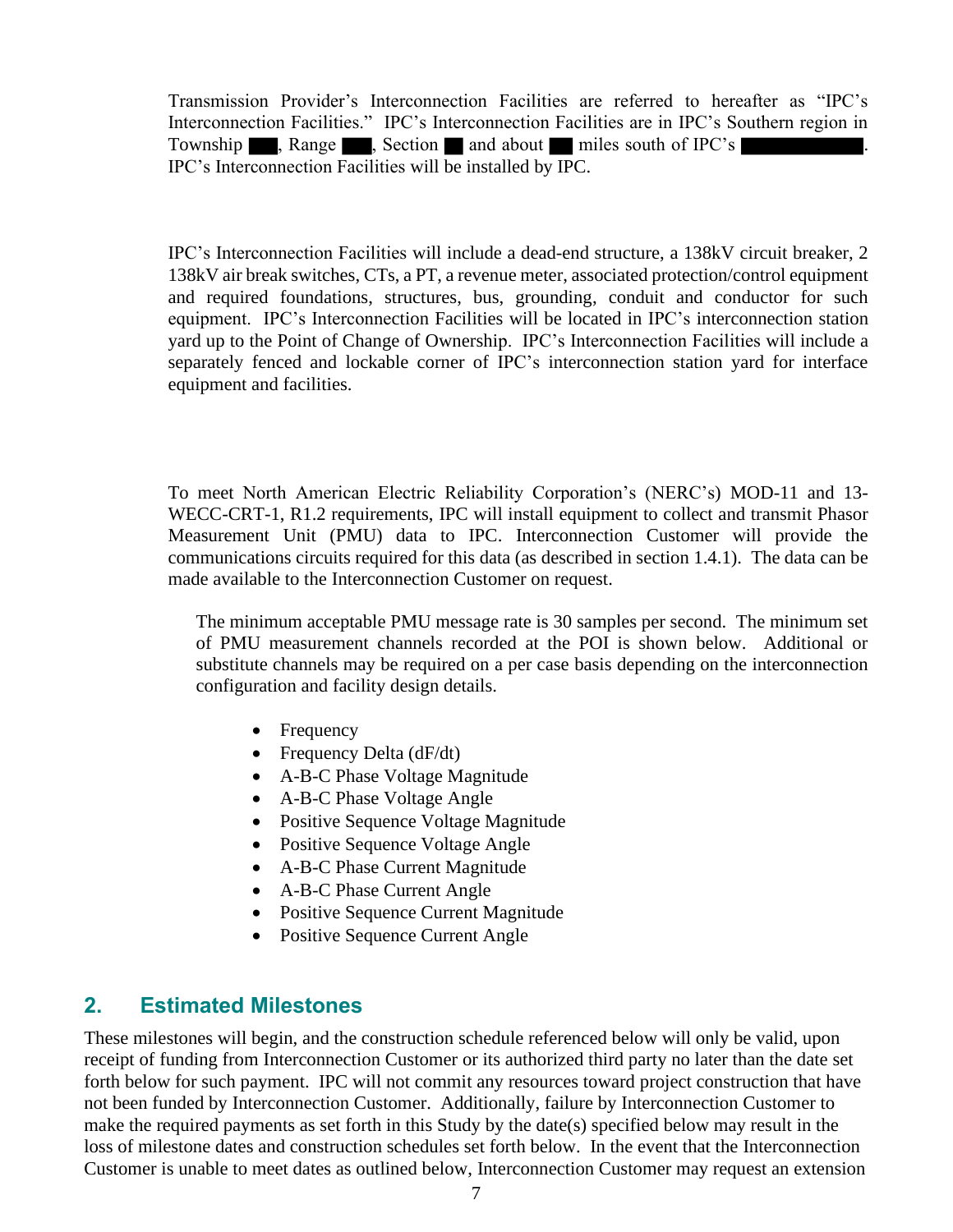of the Operation Date of up to three (3) years. Interconnection Customer's request will be evaluated by IPC to ensure Interconnection Customer's request does not negatively impact other projects in IPC's Generator Interconnection Queue. Such extension will be allowed only if IPC determines, in its sole discretion, that the extension will not negatively impact other projects in IPC's Generator Interconnection Queue. Estimated milestones, which will be updated and revised for inclusion in the LGIA in light of subsequent developments and conditions, are as follows:

| <b>Estimated Date</b>                                        | <b>Responsible Party</b>                         | <b>Estimated Milestones</b>                                                                                                                                                                                       |  |  |
|--------------------------------------------------------------|--------------------------------------------------|-------------------------------------------------------------------------------------------------------------------------------------------------------------------------------------------------------------------|--|--|
| [DATE]                                                       | <b>Interconnection</b><br>Customer               | <b>IPC receives Notice to Proceed and</b><br>construction funding or arrangements<br>acceptable to IPC are made with IPC's Credit<br>Department                                                                   |  |  |
| 12 months after<br>construction funds<br>received            | <b>IPC</b>                                       | <b>IPC Engineering and Design Complete</b>                                                                                                                                                                        |  |  |
| 12 months after<br>construction funds<br>received            | <b>IPC</b>                                       | <b>IPC Long Lead Material Procured/Received</b>                                                                                                                                                                   |  |  |
| 12 months after<br>construction funds<br>received            | Interconnection<br>Customer                      | Easements and permits procured for IPC site,<br>construction will not begin until easements<br>and permits are in place.<br>Detailed in Appendix C attached.                                                      |  |  |
| 8 months prior to<br><b>IPC Commissioning</b>                | <b>IPC</b>                                       | New generation must be modeled and<br>submitted to the Western Energy Imbalance<br>Market a minimum of 6 months prior to<br>coming online, failure to submit by given lead<br>time will results in project delay. |  |  |
| 22 months after<br>construction funds<br>received            | <b>IPC</b>                                       | <b>IPC Construction Complete</b>                                                                                                                                                                                  |  |  |
| 22 months after<br>construction funds<br>received            | Interconnection<br>Customer                      | Telecommunication circuits identified in<br>Section 1.4.1 are operational and provided to<br>the IPC site                                                                                                         |  |  |
| 24 months after<br>construction funds<br>received            | <b>IPC</b>                                       | <b>IPC Commissioning Complete,</b><br>commissioning will not take place until<br>Telecommunication circuits are operational                                                                                       |  |  |
| 5 days after<br>switching request<br>made to IPC<br>Dispatch | <i><b>Interconnection</b></i><br><b>Customer</b> | Switch at the Point of Interconnection can be<br>closed                                                                                                                                                           |  |  |
| TBD                                                          | <b>IPC</b>                                       | <b>Notification from IPC's Energy Contracting</b><br>Coordinator confirming First Energy of Non-<br><b>Firm Output</b>                                                                                            |  |  |
| TBD                                                          | <i><b>Interconnection</b></i><br>Customer        | <b>Interconnection Customer testing begins</b>                                                                                                                                                                    |  |  |
| <b>TBD</b>                                                   | <b>IPC</b>                                       | <b>Notification from IPC's Energy Contracting</b><br>Coordinator confirming Operation Date                                                                                                                        |  |  |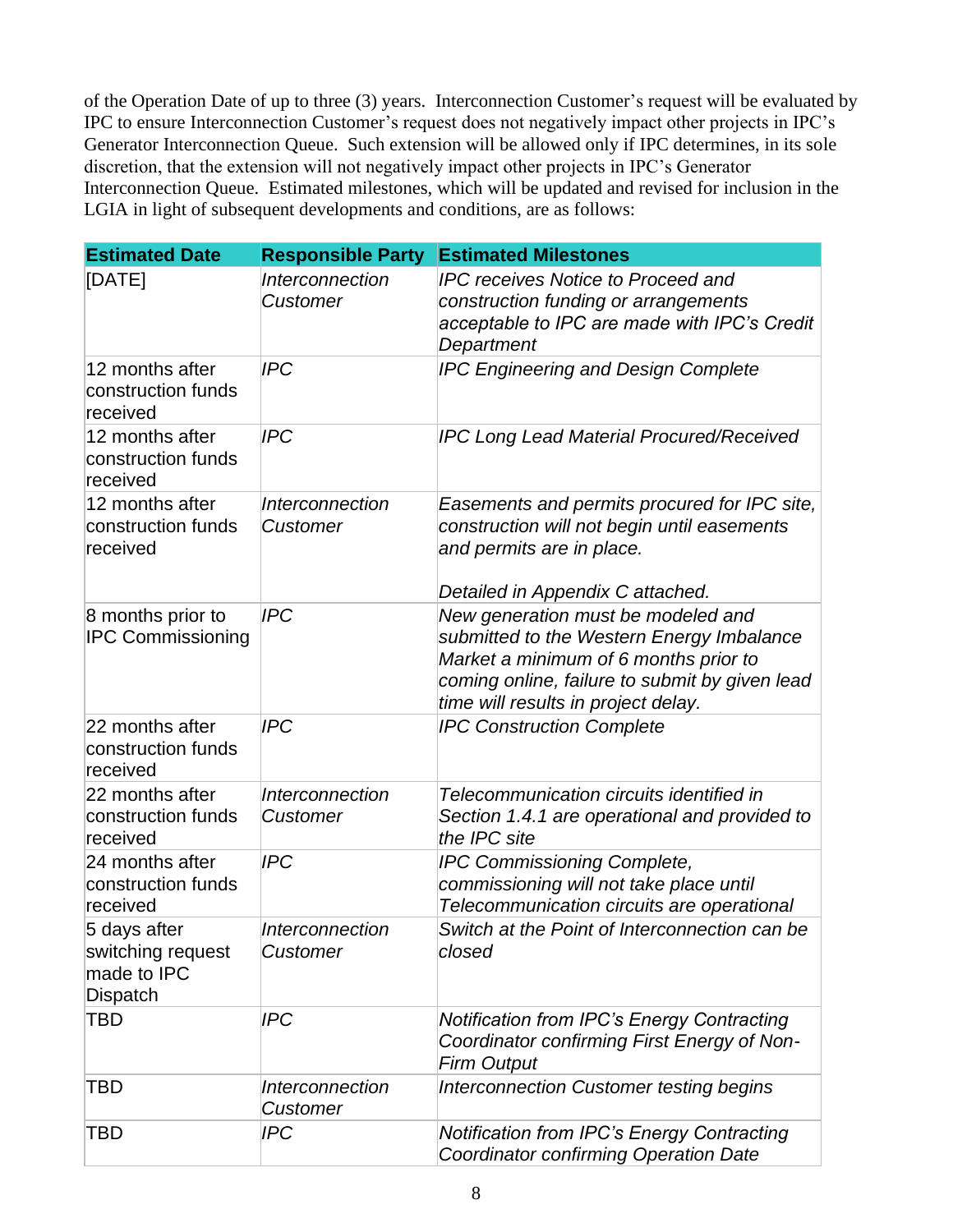| (pending all requirements are met) of Firm |  |
|--------------------------------------------|--|
| Network Resource Output                    |  |

IPC does not warrant or guarantee the foregoing estimated milestone dates, which are estimates only. These milestone dates assume, among other things, that materials can be timely procured, labor resources are available, and that outages to the existing transmission system are available to be scheduled. Additionally, there are several matters, such as permitting issues and the performance of subcontractors that are outside the control of IPC that could delay the estimated Operation Date. For purposes of example only, federal, state, or local permitting, land division approval, identification of Interconnection Facilities location, access to proposed Interconnection Facilities location for survey and geotechnical investigation, coordination of design and construction with the Interconnection Customer, failure of IPC's vendors to timely perform services or deliver goods, and delays in payment from Interconnection Customer, may result in delays of any estimated milestone and the Operation Date of the project. To the extent any of the foregoing are outside of the reasonable control of IPC, they shall be deemed Force Majeure events.

# **3. Operating Requirements**

The Project is required to comply with the applicable Voltage and Current Distortion Limits found in IEEE Standard 519-2014 *IEEE Recommended Practices and requirements for harmonic Control in Electrical Power Systems* or any subsequent standards as they may be updated from time to time.

The Project will be subject to reductions directed by IPC Grid Operations during transmission system contingencies and other reliability events. When these conditions occur, the Project will be subject to Generator Output Limit Control ("GOLC") and will have equipment capable of receiving an analog setpoint via DNP 3.0 from IPC for GOLC. Generator Output Limit Control will be accomplished with a setpoint and discrete output control from IPC to the Project indicating maximum output allowed. For more detail see Appendix A.

**Low Voltage Ride Through:** The Project must be capable of riding through faults on adjacent sections of the power system without tripping due to low voltage. The Project must meet or exceed the Low Voltage Ride-Through requirements as set forth in NERC Standard PRC-024.

**Frequency Response Requirements:** Generator must be capable of providing Fast Frequency Response for both positive and negative frequency deviations from 60Hz ( +/- 0.036 Hz) for Bulk Electric System disturbances. The required frequency response will be linear for a deviation of 0 to +/- 0.1 Hz, a response of 0% to 3% of generator capacity, with a maximum required response of 3% of generator's full capacity for as long as the generator is able to provide support or the frequency deviation is reduced to within stated limits, whichever occurs first. Provided that Generator meets the above Fast Frequency Response requirements, Company shall not curtail Interconnection Customer when such curtailments are caused by a need to comply with applicable Frequency Responsive reliability standards.

Interconnection Customer will be able to modify power plant facilities on the Interconnection Customer side of the Interconnection Point with no impact upon the operation of the transmission or distribution system whenever the generation facilities are electrically isolated from the system via the air break switch and a terminal clearance is issued by IPC's Grid Operator.

# **4. Reactive Power**

The Project must be capable of  $+/- 0.95$  power factor operation, as measured at the Interconnection Point, for all MW production levels. The Project must have equipment capable of receiving an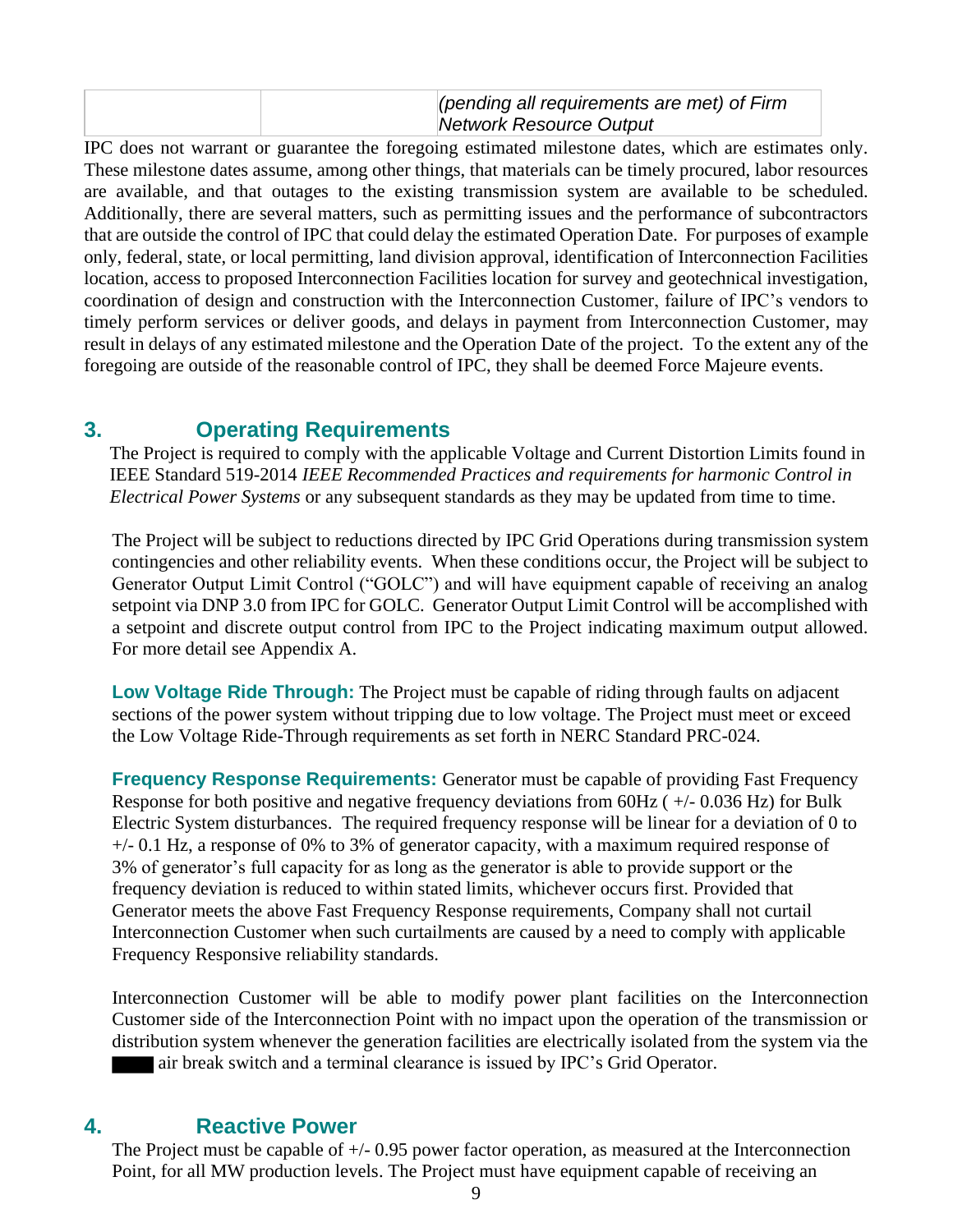analog setpoint, via DNP 3.0 from IPC for Voltage Control. The setpoint will be the desired voltage level as measured at the interconnect bus. The range of setpoint will be 124.2 kV to 151.8 kV. For more detail see Appendix A.

# **5. Distribution and Network Upgrades**

### **5.1 Distribution Upgrades**

A 3-phase distribution circuit will be extended from the nearby for IPC's interconnection station local service. .

### **5.2 Network Upgrades to Substations**

An IPC interconnection station yard will be installed that consists of a dead-end structure, a 138 kV circuit breaker, three 138kV air-break switches, PTs, PLC equipment, associated relaying/control/SCADA equipment in a control building, local service equipment and required site development, foundations, structures, bus, grounding, conduit and conductor for such equipment.

Communication equipment will be installed at IPC's Station (Station ( to accommodate IPC's end of the required DS1 communications circuit.

The existing Power Line Carrier Equipment at IPC's Substation will need to be re-tuned with the installation of the new Power Line Carrier equipment at IPC's Interconnection Facilities.

### **5.3 Network Upgrades to the Transmission System**

IPC will install an approximately long (or less) 138kV transmission in-and-out double  $circuit line on the 138 kV$  transmission line.

## **6. Estimated Costs**

The following good faith estimates are provided in 2020 dollars and are based on several assumptions and conditions. IPC does not warrant or guarantee the estimated costs in the table below, which are estimates only and are subject to change. Interconnection Customer will be responsible for all actual costs incurred in connection with the work to be performed by IPC and its agents, under the terms and subject to the conditions included in any LGIA executed by IPC and Interconnection Customer.

The estimated cost below is required to be paid in full by the Interconnection Customer, or other arrangements acceptable to IPC are made with IPC's Credit Department, prior to IPC commencing construction on the project.

### **Estimated Cost of IPC's Interconnection Facilities and Network Upgrades:**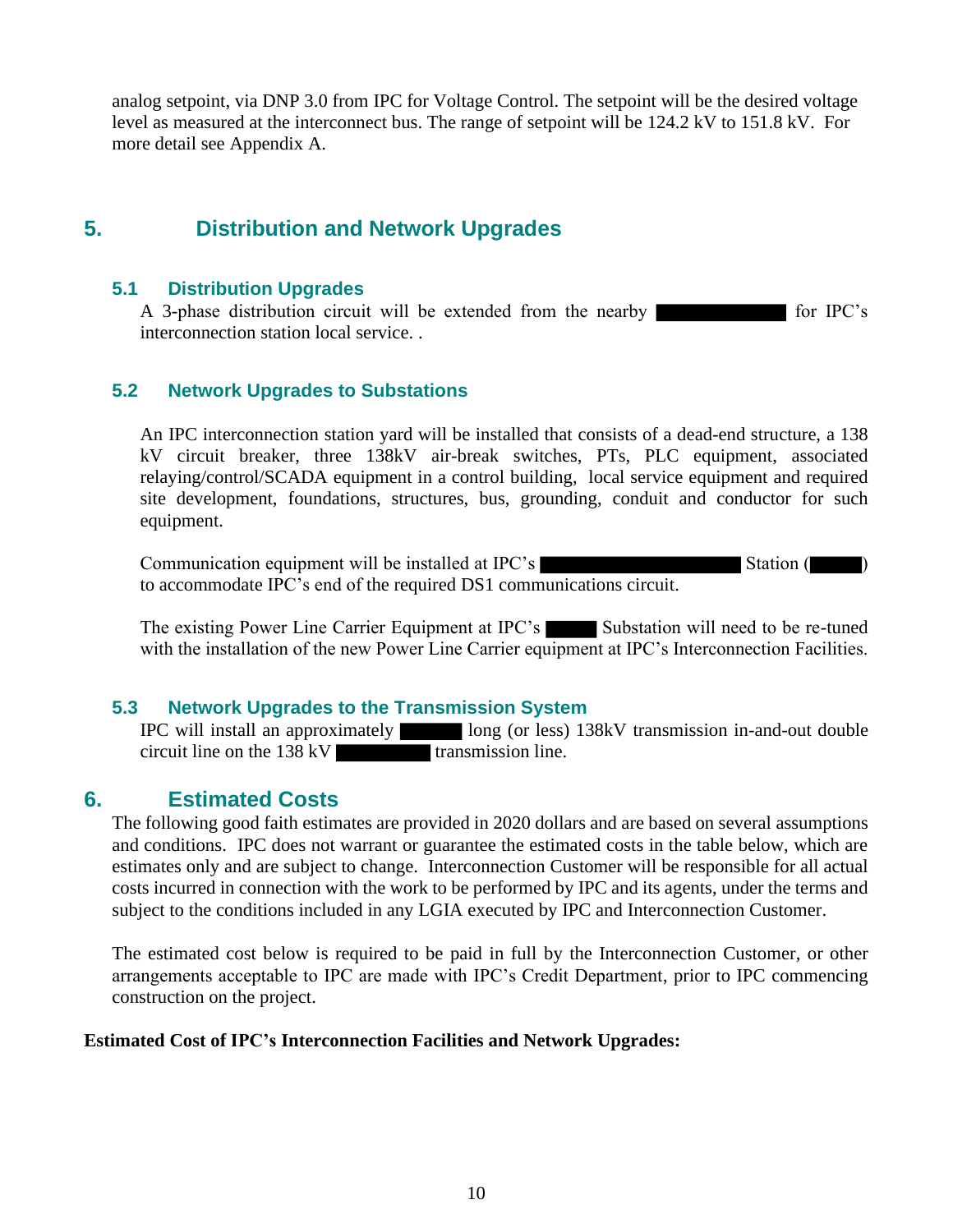| <b>Description</b>                                                                        | <b>Ownership</b> | <b>Funding</b><br>Responsibility <sup>1</sup> | <b>Cost Estimate</b> |
|-------------------------------------------------------------------------------------------|------------------|-----------------------------------------------|----------------------|
| <b>IPC Interconnection Facilities:</b>                                                    |                  |                                               |                      |
| Install Interconnection Facilities as described in Section 1.5<br>above.                  | <b>IPC</b>       | <b>Interconnection</b><br>Customer            | \$809,000            |
| <b>Distribution Upgrades:</b>                                                             |                  |                                               |                      |
| Install Distribution Upgrades as described in Section 5.1<br>above.                       | <b>IPC</b>       | Interconnection<br>Customer                   | \$90,000             |
| <b>Network Upgrades:</b>                                                                  |                  |                                               |                      |
| Install Network Upgrades to Substations as described in<br>Section 5.2 above.             | <b>IPC</b>       | <b>Interconnection</b><br>Customer            | \$2,652,000          |
| Install Network Upgrades to the Transmission System as<br>described in Section 5.3 above. | <b>IPC</b>       | <b>Interconnection</b><br>Customer            | \$275,000            |
| <b>GRAND TOTAL</b>                                                                        |                  |                                               | \$3,826,000          |
|                                                                                           |                  |                                               |                      |

# **Note Regarding Transmission Service:**

This FSR is a study of a request for Network Resource Interconnection Service. This FSR identifies the facilities necessary to provide such service. Network Resource Interconnection Service in and of itself does not convey any right to transmission service or to deliver electricity to any specific customer or Point of Delivery.

# **Note Regarding LGIA:**

This FSR is a study and preliminary evaluation only and does not constitute, or form the basis of, a definitive agreement related to the matters described in this FSR. Unless and until a LGIA is executed by IPC and Interconnection Customer no party will have any legal rights or obligations, express or implied, related to the subject matter of this FSR.

<sup>1</sup> Funding responsibility is described in the standard LGIA in Idaho Power's OATT (OATT Attachment M). Interconnection Facilities are funded by the Interconnection Customer without reimbursement. Distribution Upgrades are funded by the Interconnection Customer without reimbursement. Network Upgrades are funded by the Interconnection Customer and those funds are eligible for reimbursement under LGIA section 11.4.1.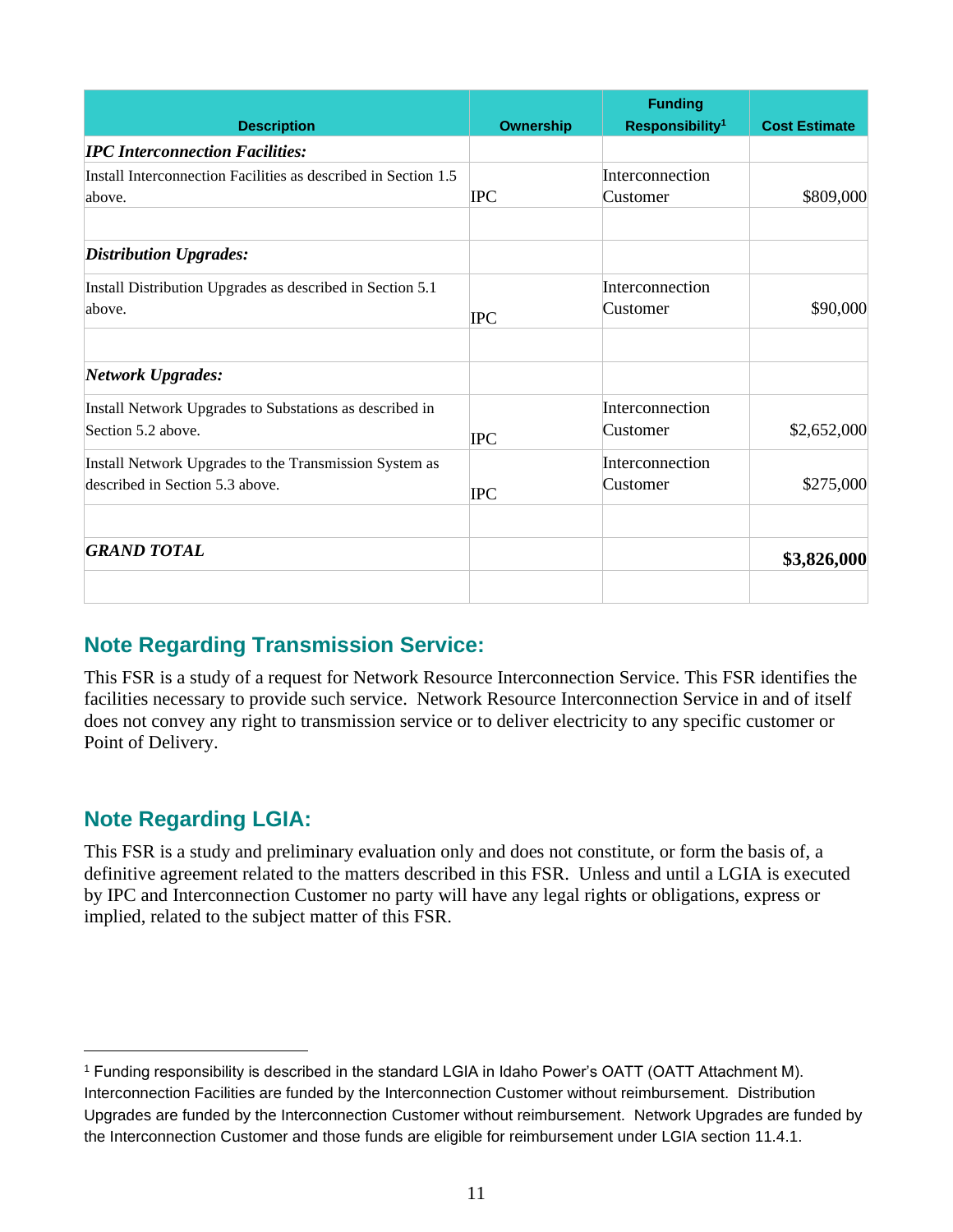# **Appendix A**

# **Generation Interconnection Control Requirements**

# **A.1 Generator Output Limit Control (GOLC)**

A.1.1 IPC requires Interconnected Power Producers to accept GOLC signals from IPC's energy management system ("EMS").

**A.1.2** The GOLC signals will consist of four points shared between the IPC EMS (via the IPC RTU) and the Interconnection Customer's Generator Controller ("ICGC"). The IPC RTU will be the master and the ICGC will be the slave.

**A.1.2.1** GOLC Setpoint: An analog output that contains the MW value the Interconnection Customer should curtail to, should a GOLC request be made via the GOLC On/Off discrete output Control point. **A.1.2.1.1** An Analog Input feedback point must be updated (to reflect the GOLC setpoint value) by the ICGC upon the ICGC's receipt of the GOLC setpoint change, with no intentional delay.

**A.1.2.2** GOLC On/Off: A discrete output (DO) control point with pulsing Trip/Close controls. Following a "GOLC On" control (DNP Control Code "Close/Pulse On"), the ICGC will run power output back to the MW value specified in the GOLC Setpoint. Following a "GOLC Off" control (DNP Control Code "Trip/Pulse On"), the Interconnection Customer is free to run to maximum possible output.

**A.1.2.2.1** A Discrete Input (DI) feedback point must be updated (to reflect the last GOLC DO Control Code received) by the ICGC upon the ICGC's receipt of the GOLC DO control, with no intentional delay. The feedback DI should latch to an OFF state following the receipt of a "GOLC OFF" control and it should latch to an ON state following the receipt of an "GOLC ON" control.

**A.1.3** If a GOLC control is issued, it is expected to see MW reductions start within 1 minute and plant output to be below the GOLC Setpoint value within 10 minutes.

## **A.2 Voltage Control**

**A.2.1** IPC requires Transmission-Interconnected Power Producers to accept voltage control signals from IPC's EMS when they are connected to IPC's transmission system.

**A.2.2** The voltage control will consist of one setpoint and one feedback point shared between the IPC EMS and the ICGC.

**A.2.3** The setpoint will contain the desired target voltage for plant operation. This setpoint will have a valid control range between 0.95 and 1.05 per unit ("p.u.") of nominal system voltage.

**A.2.4** The control will always be active, there is no digital supervisory point like the Curtail On/Off control above.

**A.2.4.1** When a setpoint change is issued an Analog Input feedback point must be updated (to reflect the voltage control setpoint value) by the ICGC upon the ICGC's receipt of the voltage control setpoint change, with no intentional delay.

**A.2.4.2** When a setpoint change is received by the ICGC, the voltage control system should react with no intentional delay.

**A.2.4.3** The voltage control system should operate at the voltage indicated by the setpoint with an accuracy of +/- 0.5% of the nominal system voltage.

**A.2.5** The Interconnection Customer should supervise this control by setting up "reasonability limits", i.e. configure a reasonable range of values for this control to be valid. As an example, they will accept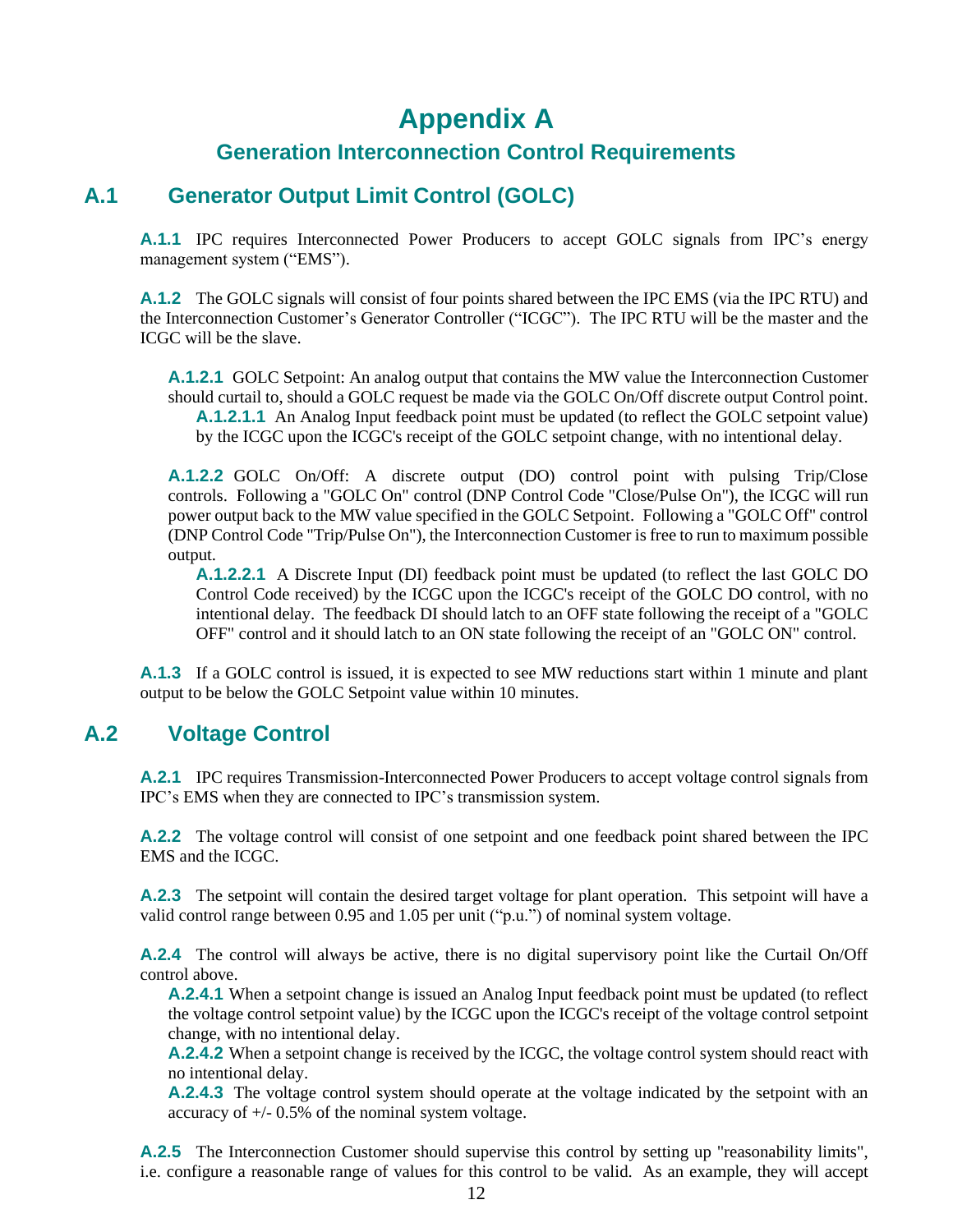anything in the valid control range (between 0.95 and 1.05 p.u.) but reject values outside this range. If they were fed an erroneous value outside the valid range, their control system would default to the last known, good value.

# **A.3 Generation Interconnection Data Points Requirements**

| Digital Inputs to IPC (DNP Obj. 01, Var. 2) |                                           |               |                                 |  |  |  |  |  |
|---------------------------------------------|-------------------------------------------|---------------|---------------------------------|--|--|--|--|--|
| Index                                       | Description                               | State $(0/1)$ | Comments:                       |  |  |  |  |  |
|                                             |                                           |               | Feedback provided by            |  |  |  |  |  |
| $\theta$                                    | GOLC Off/On (Control Feedback)            | Off/On        | <b>Interconnection Customer</b> |  |  |  |  |  |
|                                             | FREQUENCY RESPONSE OFF/ON                 |               | Feedback provided by            |  |  |  |  |  |
|                                             | (Control Feedback)                        | Off/On        | <b>Interconnection Customer</b> |  |  |  |  |  |
|                                             | 52A Interconnection Customer Main Breaker |               |                                 |  |  |  |  |  |
| 2                                           | (if present)                              | Open/Closed   | Sourced at substation           |  |  |  |  |  |
|                                             | 52A Interconnection Customer Capacitor    |               |                                 |  |  |  |  |  |
|                                             | Breaker (if present)                      | Open/Closed   | Sourced at substation           |  |  |  |  |  |

| Digital Outputs to Interconnection Customer (DNP Obj. 12, Var. 1) |                           |                       |  |  |  |  |  |
|-------------------------------------------------------------------|---------------------------|-----------------------|--|--|--|--|--|
| Index<br>Description<br>Comments:                                 |                           |                       |  |  |  |  |  |
|                                                                   | GOLC Off/On               | Control issued by IPC |  |  |  |  |  |
|                                                                   | Frequency Response Off/On | Control issued by IPC |  |  |  |  |  |

| Analog Inputs to IPC (DNP Obj. 30, Var. 2) |                                         |      |                    |                    |            |           |                 |  |
|--------------------------------------------|-----------------------------------------|------|--------------------|--------------------|------------|-----------|-----------------|--|
|                                            |                                         | Raw  | Raw                | EU                 | <b>EU</b>  | EU        |                 |  |
| Index                                      | Description                             | High | Low                | High               | Low        | Units     | Comments:       |  |
|                                            |                                         |      |                    |                    |            |           | Provided by     |  |
|                                            | <b>GOLC</b> Setpoint Value Received     |      |                    |                    |            |           | Interconnection |  |
| $\overline{0}$                             | (Feedback)                              |      | 32767 32768        | <b>TBD</b>         | <b>TBD</b> | <b>MW</b> | Customer        |  |
|                                            |                                         |      |                    |                    |            |           | Provided by     |  |
|                                            | Voltage Control Setpoint Value Rec'd    |      |                    |                    |            |           | Interconnection |  |
| $\mathbf{1}$                               | (Feedback)                              |      | 32767 32768        | <b>TBD</b>         | <b>TBD</b> | kV        | Customer        |  |
|                                            |                                         |      |                    |                    |            |           | Provided by     |  |
|                                            |                                         |      |                    |                    |            |           | Interconnection |  |
| $\overline{2}$                             | <b>Maximum Park Generating Capacity</b> |      | 32767 32768        | <b>TBD</b>         | <b>TBD</b> | <b>MW</b> | Customer        |  |
|                                            |                                         |      |                    |                    |            |           | Provided by     |  |
|                                            |                                         |      |                    |                    |            |           | Interconnection |  |
| 3                                          | <b>Ambient Temperature</b>              |      |                    | 32767 32768 327.67 | $-327.68$  | DEG C     | Customer        |  |
|                                            |                                         |      |                    |                    |            | Deg       | Provided by     |  |
|                                            |                                         |      |                    |                    |            | from      | Interconnection |  |
| $\overline{4}$                             | <b>Wind Direction</b>                   |      |                    | 32767 32768 327.67 | $-327.68$  | North     | Customer        |  |
|                                            |                                         |      |                    |                    |            |           | Provided by     |  |
|                                            |                                         |      |                    |                    |            |           | Interconnection |  |
| 5                                          | Wind Speed                              |      | 32767 32768 327.67 |                    | $-327.68$  | M/S       | Customer        |  |
|                                            |                                         |      |                    |                    |            |           | Provided by     |  |
|                                            |                                         |      |                    |                    |            |           | Interconnection |  |
| 6                                          | <b>Relative Humidity</b>                |      | 32767 32768        | <b>TBD</b>         | <b>TBD</b> | $\%$      | Customer        |  |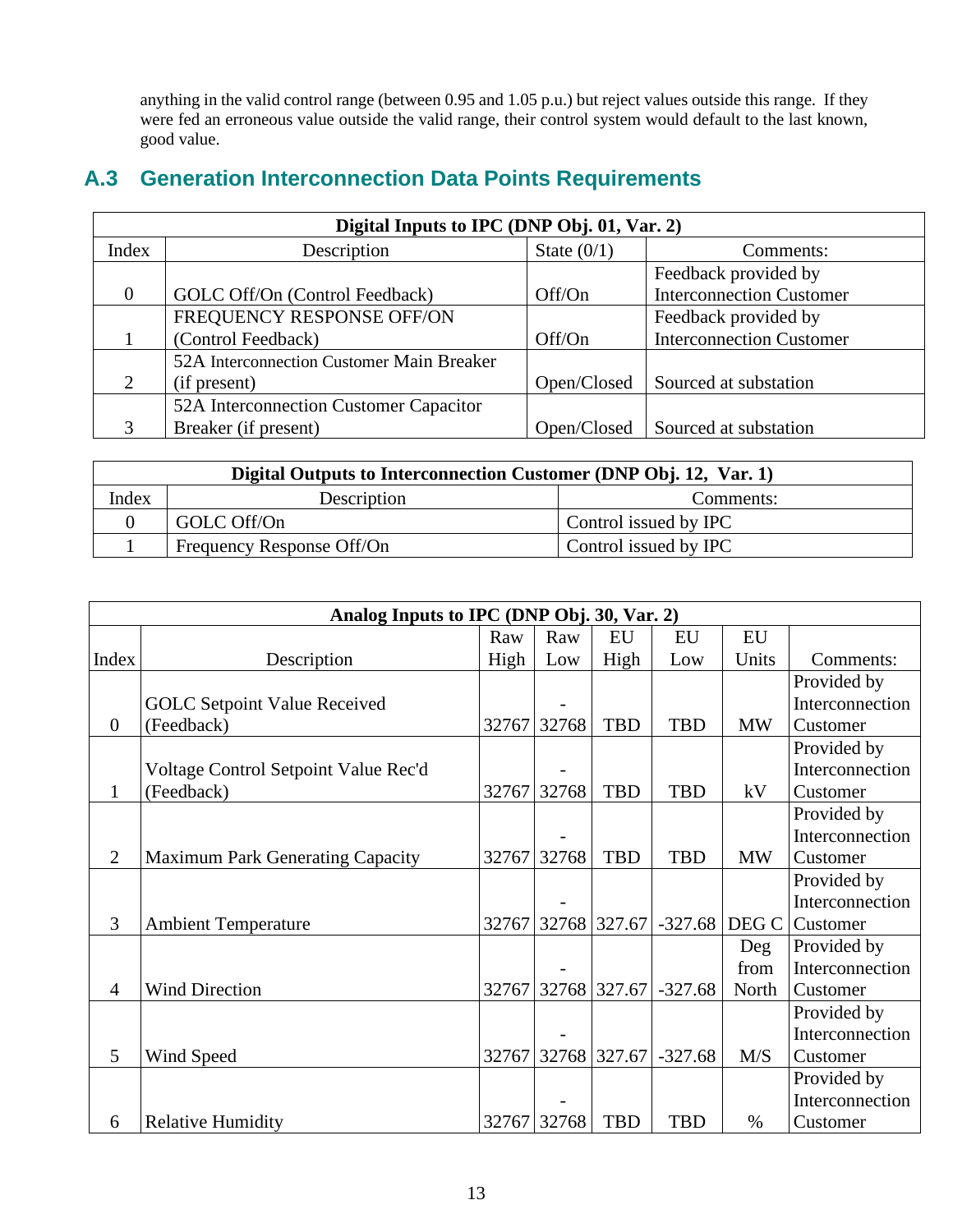|    |                              |                          |            |            | Provided by      |
|----|------------------------------|--------------------------|------------|------------|------------------|
|    |                              | $\overline{\phantom{a}}$ |            |            | Interconnection  |
| 7  | Global Horizontal Irradiance | 32767 32768              | <b>TBD</b> | <b>TBD</b> | $W/M^2$ Customer |
|    |                              |                          |            |            | Provided by      |
|    |                              | $\overline{\phantom{a}}$ |            |            | Interconnection  |
| 8  | Plane of Array Irradiance    | 32767 32768              | <b>TBD</b> | <b>TBD</b> | $W/M^2$ Customer |
| 9  | <b>SPARE</b>                 |                          |            |            |                  |
| 10 | <b>SPARE</b>                 |                          |            |            |                  |
| 11 | <b>SPARE</b>                 |                          |            |            |                  |
| 12 | <b>SPARE</b>                 |                          |            |            |                  |
| 13 | <b>SPARE</b>                 |                          |            |            |                  |
| 14 | <b>SPARE</b>                 |                          |            |            |                  |
| 15 | <b>SPARE</b>                 |                          |            |            |                  |
| 16 | <b>SPARE</b>                 |                          |            |            |                  |
| 17 | <b>SPARE</b>                 |                          |            |            |                  |

|              | Analog Outputs to Interconnection Customer (DNP Obj. 41, Var. 2) |       |          |            |            |           |                       |  |  |  |
|--------------|------------------------------------------------------------------|-------|----------|------------|------------|-----------|-----------------------|--|--|--|
|              |                                                                  | Raw   | Raw      | EU         | EU         | EU        |                       |  |  |  |
| Index        | Description                                                      | High  | Low      | High       | Low        | Units     | Comments:             |  |  |  |
| $\mathbf{0}$ | <b>GOLC</b> Setpoint                                             | 32767 | $-32768$ | <b>TBD</b> | <b>TBD</b> | <b>MW</b> | Control issued by IPC |  |  |  |
|              | <b>Voltage Control Setpoint</b>                                  | 32767 | $-32768$ | <b>TBD</b> | <b>TBD</b> | kV        | Control issued by IPC |  |  |  |
| 2            | <b>SPARE</b>                                                     |       |          |            |            |           |                       |  |  |  |
| 3            | <b>SPARE</b>                                                     |       |          |            |            |           |                       |  |  |  |
| 4            | <b>SPARE</b>                                                     |       |          |            |            |           |                       |  |  |  |
| 5            | <b>SPARE</b>                                                     |       |          |            |            |           |                       |  |  |  |
| 6            | <b>SPARE</b>                                                     |       |          |            |            |           |                       |  |  |  |
| 7            | <b>SPARE</b>                                                     |       |          |            |            |           |                       |  |  |  |
| 8            | <b>SPARE</b>                                                     |       |          |            |            |           |                       |  |  |  |
| 9            | <b>SPARE</b>                                                     |       |          |            |            |           |                       |  |  |  |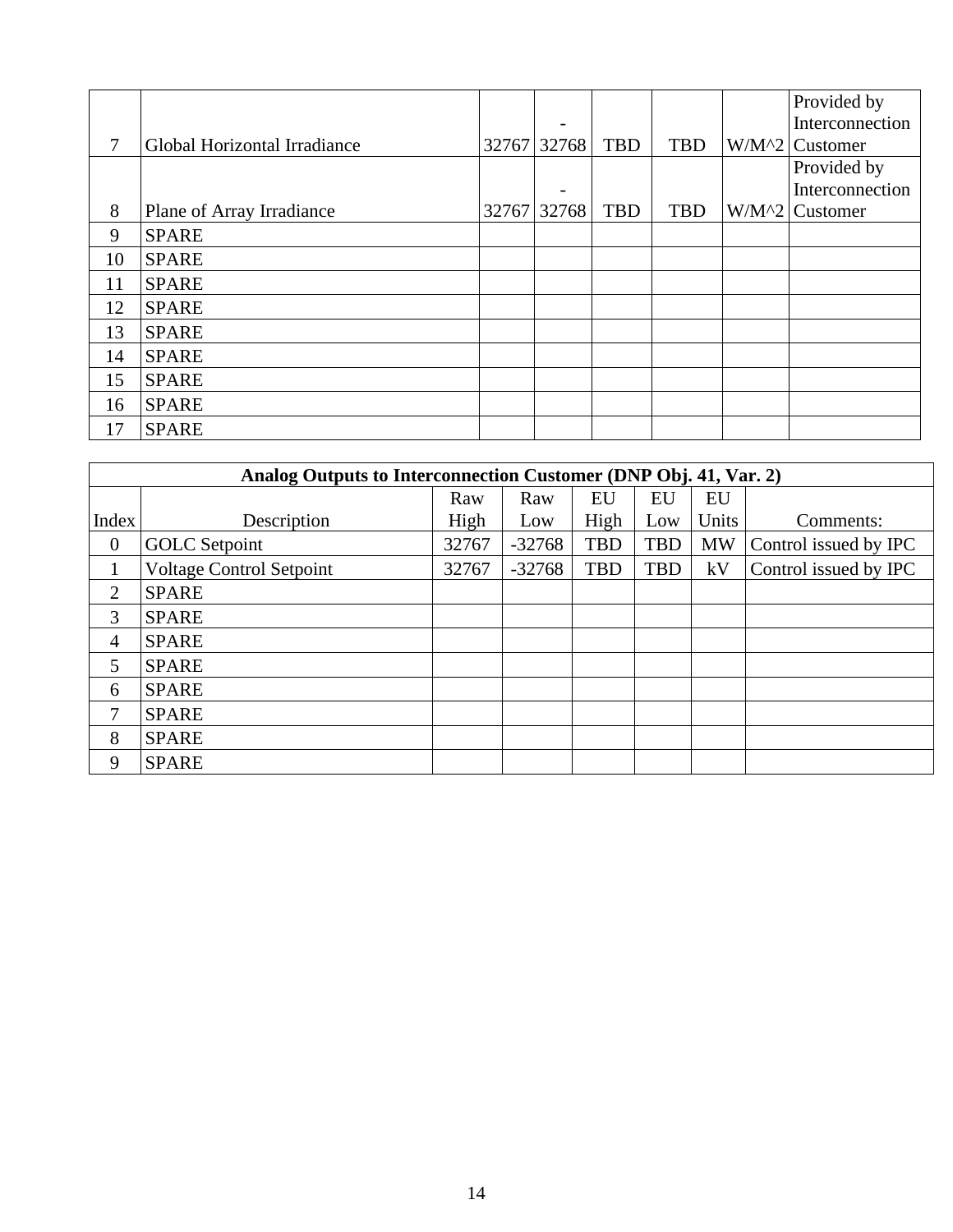### IPC Survey Requirements

- ❑ Is the Grantor's Deed Instrument No. noted in the Exhibit 'A' Legal Description or Exhibit 'B' Survey Map?
- ❑ Are the Section, Township, Range, and County information clearly stated on the Exhibits?
- $□$  Is the Basis of Bearings between found monuments called out and noted on the Exhibits?
- ❑ Are the Point of Commencement, Point of Beginning and or Point of Terminus shown on the Exhibits?
- $\Box$  Do all lines have a bearing and distance associated with them on the Exhibits?
- ❑ All lines need bounding calls to Grantor's ownership lines, Rights-of-Way, etc. in Exhibit A.
- ❑ Are the Subdivision names, lot & block, and streets labeled on the Exhibit B?
- ❑ Are any existing Utility Easements adjoining this Easement called out and shown on the Exhibits?
- $\Box$  Is the map scale noted and is there a North arrow shown on the Exhibit B?
- $\Box$  On a strip easement is the width given and does it call to form a closed figure in the Exhibit A?
- □ Does the Parcel description close?

❑ Are the reference surveys of record or CP&Fs used to prepare the easement called out and shown on the Exhibits?

❑ A Professional Land Surveyor or Engineer in responsible charge must stamp, sign and date the exhibits for submission.

❑ A copy of the current Deed of Record for the Grantor is needed for submission.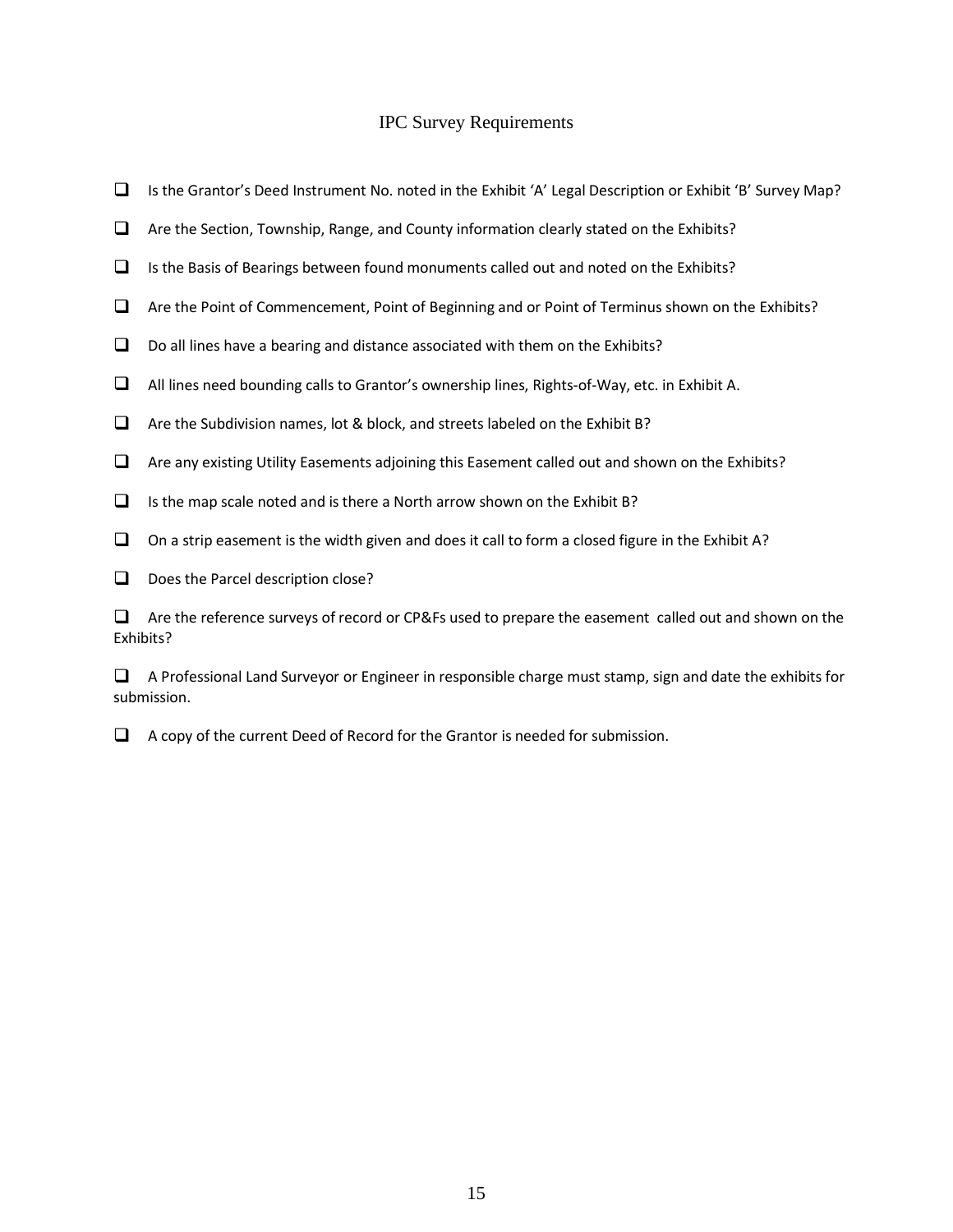# Appendix C

Idaho Power Company – Corporate Real Estate Department Fee Parcel Acquisition Requirements for Interconnection Customer

### **Allow a minimum of six months' time frame for land transaction portion of the project – may be longer depending on project specifics.**

### **1. Project Map/Site Plan**

A 90% complete informational map or site plan of the Project Property with locations of all easements to be released, new easements proposed for both Interconnection Customer and IPC, existing IPC lines to be crossed by Interconnection Customer's facilities, Interconnection Customer's lease and easement areas (if any), access roads, and any other features or elements requested to be included by IPC to facilitate review and processing of the project documents.

### **2. Surveyed Legal Descriptions and Maps**

Written legal description and map for each Land Transaction Document, stamped and signed by a licensed surveyor. Each legal description and map is to be submitted to and approved by IPC's surveyor. See IPC survey requirements in Appendix B, attached hereto and made a part hereof.

- 3. **Right of Entry Agreement**. A Right-of-Entry Agreement is attached and will allow Idaho Power to conduct necessary studies and review of the property and substation lands to determine feasibility for development. This document is required to be signed by the underlying property owner as soon as possible and will allow the preliminary stages of project development to commence pending completion of the transfer of substation lands to Idaho Power.
- 4. **Purchase and Sale Agreement – Warranty Deed – Access Easement – Power Line Easements**. Idaho Power requires the substation land be provided in a form of fee ownership acceptable to Idaho Power. A Purchase and Sale Agreement is attached and provides the terms for the fee ownership transaction. The Purchase and Sale Agreement includes a Warranty Deed for the transfer of the substation land to Idaho Power, a form of Access Easement for access to the substation land, and forms of transmission and distribution easements. Individual forms are attached, as well.
- 5. **Land Division** (if needed). Should a division of land be necessary to create a new Fee Ownership Parcel, Interconnection Customer shall submit application to the proper local jurisdiction and complete all requirements to finalize the creation of a new Fee Ownership Parcel in IPC's name. Interconnection Customer shall provide final approval documentation to IPC.
- 6. **Title Commitment**. Idaho Power requires that Interconnection Customer ensure the substation lands and access easement over the Property are free from any encumbrances to title. To meet this requirement, a Title Commitment with A.L.T.A. extended coverage owner's policy in Idaho Power's name is required. All exceptions to title insurance need to be provided with the Title Commitment for Idaho Power review. Upon receipt, Idaho Power will review all exceptions and will advise of any necessary follow-up actions. Importantly, Idaho Power requires a form of ownership that is free and clear from all encumbrances and will require the Interconnection Customer to complete title curative measures as Idaho Power deems necessary.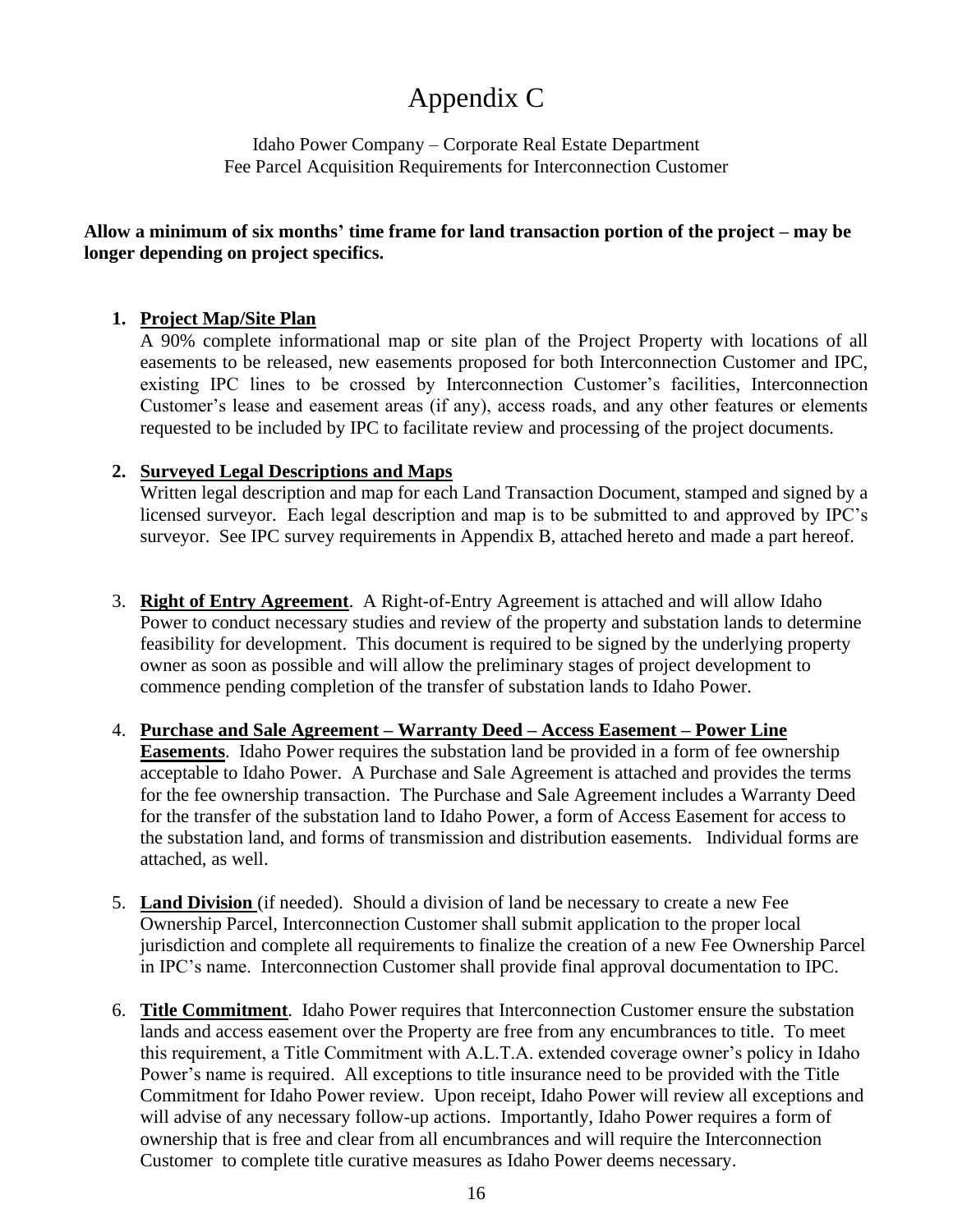- **7. Title Insurance.** Title report and American Land Title Association (A.L.T.A.) extended owners' pro forma policy of title insurance for the value of the Interconnection Facility Fee Ownership Parcel and access easement areas. Interconnection Customer shall provide proof and information to establish the value of the easement or property to be insured. IPC will review the title policy pro forma and will advise of any necessary title mitigation measures to ensure clear and unencumbered title to the Interconnection Facility Fee Ownership Parcel and access easement areas. Title mitigation measures shall be performed by Interconnection Customer at Interconnection Customer's sole cost and expense. Title policy to include endorsements as required by IPC at Interconnection Customer's sole cost and expense. Interconnection Customer to provide an electronic copy of all exceptions to title insurance for IPC review. Interconnection Customer to provide Idaho Power with a final A.L.T.A. extended owners' policy of title insurance.
- 8. **Survey.** An A.L.T.A. survey of the Project property with all existing IPC easement rights and facilities identified including the access easement is required. The A.L.T.A. survey shall include and identify all proposed land transaction areas. Interconnection Customer shall provide an A.L.T.A. survey of the Fee Ownership Parcel to be conveyed to IPC and all Land Transactions.
- 9. **Legal Descriptions**. Written legal descriptions, stamped and signed by a surveyor licensed in the state of Idaho, are required for the substation parcel, access easement area, and all distribution/transmission line easement parcels. The written legal descriptions will be reviewed by Idaho Power's surveyor who will advise of any necessary revisions.
- 10. **Phase I Study**. A Phase I environmental analysis ("Phase I EA") of Interconnection Customer's Project property (whether fee-owned, leased, or on an easement premises) for Idaho Power's review. The Phase I EA shall provide a map indicating the location of the Idaho Power Interconnection Facilities in relation to any identified areas of concern. Interconnection Customer shall provide a Phase 1 EA in Idaho Power's name with warranties for Idaho Power. Interconnection Customer shall provide Idaho Power with a Phase I study prepared by an independent environmental site assessment company, in Idaho Power's name, which recognizes Idaho Power as the purchaser of the substation parcel and User of the Phase I report, and which provides warranties to Idaho Power for the substation parcel and access easement areas. The Phase I study will be reviewed by Idaho Power and Idaho Power will advise if a Phase II or other necessary actions or required based on the results of the Phase I study.
- 11. **Public Lands Permits or Authorizations (if needed)**. Should any agency lands, rights-of-way, etc. be affected by the granting of land and easement rights to Idaho Power, Interconnection Customer shall be responsible to any secure necessary agency authorizations or permits in Idaho Power's name, at Interconnection Customer's sole cost and expense. Interconnection Customer shall be responsible to ensure all conditions of approval are satisfied, fees are paid, etc.
- 12. **Land Use Permits or Authorizations**. Interconnection Customer shall be responsible to secure any necessary land use entitlements or authorizations from the local jurisdiction, local agencies, state of Idaho, or Federal or other agencies to allow the development of the substation parcel, access road and ancillary transmission or distribution lines and facilities (example: Conditional Use Permit from city or county). Any such authorizations shall be secured in Idaho Power's